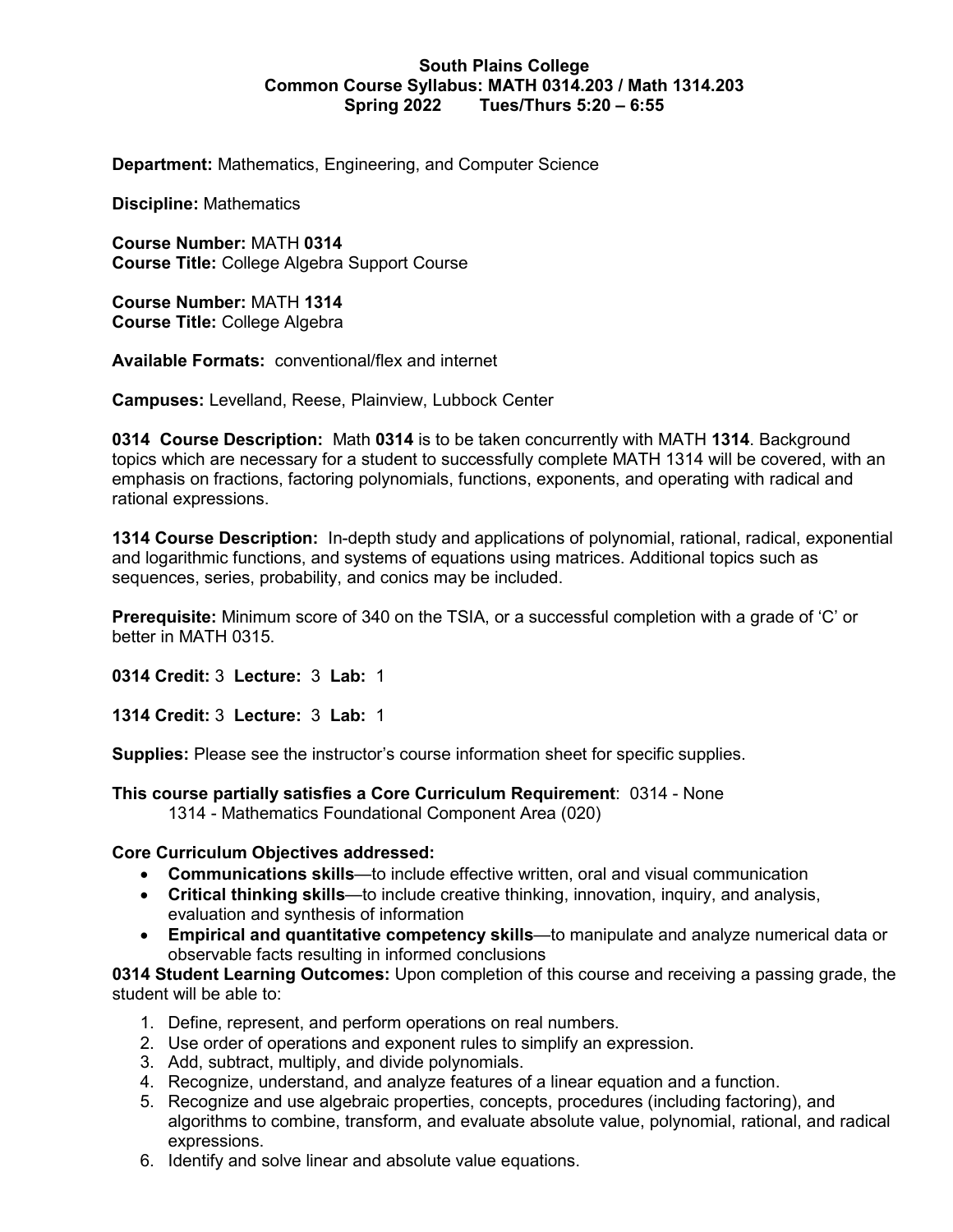7. Identify and solve linear inequalities.

**1314 Student Learning Outcomes:** Upon completion of this course and receiving a passing grade, the student will be able to:

- 1. Demonstrate and apply knowledge of properties of functions, including domain and range, operations, compositions, and inverses.
- 2. Recognize and apply polynomial, rational, radical, exponential and logarithmic functions and solve related equations.
- 3. Apply graphing techniques.
- 4. Evaluate all roots of higher degree polynomial and rational functions.
- 5. Recognize, solve and apply systems of linear equations using matrices.

**Student Learning Outcomes Assessment:** A pre- and post-test questions will be used to determine the extent of improvement that the students have gained during the semester

**Course Evaluation:** There will be departmental final exam questions given by all instructors.

**Attendance/Student Engagement Policy:** Attendance and effort are the most important activities for success in this course. The instructor maintains records of the student's engagement throughout the semester. The student will be allowed to miss twenty percent (20%) of class assignments for the semester, *for any reason*. Should this number be exceeded, the instructor has the right to drop the student with a grade of F or an X, depending on the instructor's discretion.

**Plagiarism violations** include, but are not limited to, the following:

- 1. Turning in a paper that has been purchased, borrowed, or downloaded from another student, an online term paper site, or a mail order term paper mill;
- 2. Cutting and pasting together information from books, articles, other papers, or online sites without providing proper documentation;
- 3. Using direct quotations (three or more words) from a source without showing them to be direct quotations and citing them; or
- 4. Missing in-text citations.

**Cheating violations** include, but are not limited to, the following:

- 1. Obtaining an examination by stealing or collusion;
- 2. Discovering the content of an examination before it is given;
- 3. Using an unauthorized source of information (notes, textbook, text messaging, internet, apps) during an examination, quiz, or homework assignment;
- 4. Entering an office or building to obtain an unfair advantage;
- 5. Taking an examination for another;
- 6. Altering grade records;
- 7. Copying another's work during an examination or on a homework assignment;
- 8. Rewriting another student's work in Peer Editing so that the writing is no longer the original student's;
- 9. Taking pictures of a test, test answers, or someone else's paper.**Student Code of Conduct Policy**: Any successful learning experience requires mutual respect on the part of the student and the instructor. Neither instructor nor student should be subject to others' behavior that is rude, disruptive, intimidating, aggressive, or demeaning**.** Student conduct that disrupts the learning process or is deemed disrespectful or threatening shall not be tolerated and may lead to disciplinary action and/or removal from class.

**Diversity Statement:** In this class, the teacher will establish and support an environment that values and nurtures individual and group differences and encourages engagement and interaction. Understanding and respecting multiple experiences and perspectives will serve to challenge and stimulate all of us to learn about others, about the larger world and about ourselves. By promoting diversity and intellectual exchange, we will not only mirror society as it is, but also model society as it should and can be.

**Nondiscrimination Policy:** South Plains College does not discriminate on the basis of race, color, national origin, sex, disability or age in its programs and activities. The following person has been designated to handle inquiries regarding the non-discrimination policies: Vice President for Student Affairs, South Plains College, 1401 College Avenue, Box 5, Levelland, TX 79336. Phone number 806- 716-2360.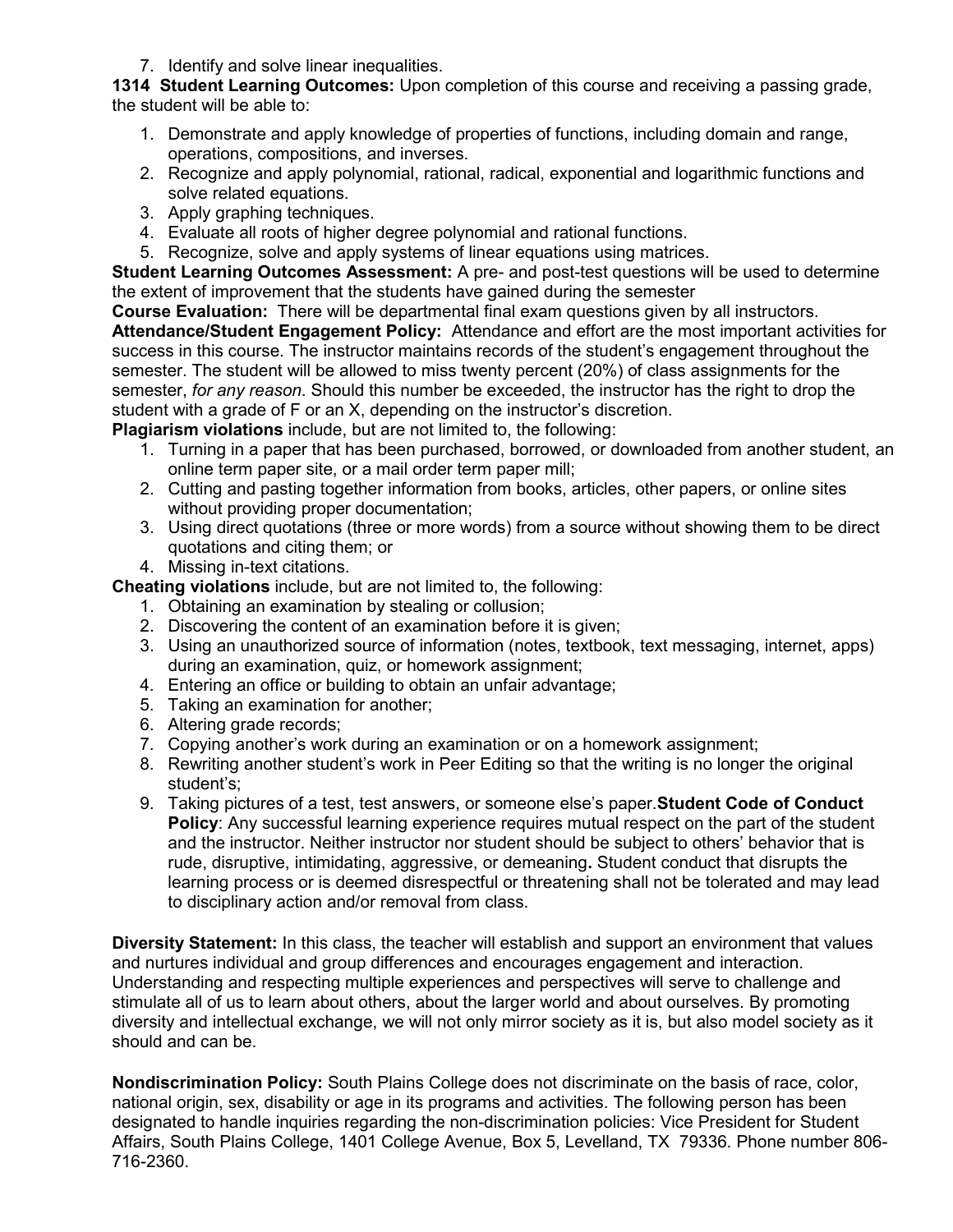**Disability Statement:** Students with disabilities, including but not limited to physical, psychiatric, or learning disabilities, who wish to request accommodations in this class should notify the Disability Services Office early in the semester so that the appropriate arrangements may be made. In accordance with federal law, a student requesting accommodations must provide acceptable documentation of his/her disability to the Disability Services Office. For more information, call or visit the Disability Services Office at Levelland (Student Health & Wellness Office) 806-716-2577, Reese Center (Building 8) 806-716-4675, or Plainview Center (Main Office) 806-716-4302 or 806-296-9611.

**Title IX Pregnancy Accommodations Statement:** If you are pregnant, or have given birth within six months, Under Title IX you have a right to reasonable accommodations to help continue your education. To **[activate](http://www.southplainscollege.edu/employees/manualshandbooks/facultyhandbook/sec4.php)** accommodations you must submit a Title IX pregnancy accommodations request, along with specific medical documentation, to the Director of Health and Wellness. Once approved, notification will be sent to the student and instructors. It is the student's responsibility to work with the instructor to arrange accommodations. Contact the Director of Health and Wellness at 806- 716-2362 or [email](http://www.southplainscollege.edu/employees/manualshandbooks/facultyhandbook/sec4.php) [cgilster@southplainscollege.edu](mailto:cgilster@southplainscollege.edu) for assistance.

**Campus Concealed Carry**: Texas Senate Bill - 11 (Government Code 411.2031, et al.) authorizes the carrying of a concealed handgun in South Plains College buildings only by persons who have been issued and are in possession of a Texas License to Carry a Handgun. Qualified law enforcement officers or those who are otherwise authorized to carry a concealed handgun in the State of Texas are also permitted to do so. Pursuant to Penal Code (PC) 46.035 and South Plains College policy, license holders may not carry a concealed handgun in restricted locations. For a list of locations and Frequently Asked Questions, please refer to the Campus Carry page

at: <http://www.southplainscollege.edu/campuscarry.php>

Pursuant to PC 46.035, the open carrying of handguns is prohibited on all South Plains College campuses. Report violations to the College Police Department at 806-716-2396 or 9-1-1.

**SPC Bookstore Price Match Guarantee Policy:** If you find a lower price on a textbook, the South Plains College bookstore will match that price. The difference will be given to the student on a bookstore gift certificate! The gift certificate can be spent on anything in the store. If students have already purchased textbooks and then find a better price later, the South Plains College bookstore will price match through the first week of the semester. The student must have a copy of the receipt and the book has to be in stock at the competition at the time of the price match. The South Plains College bookstore will happily price match BN.com & books on Amazon noted as *ships from and sold by Amazon.com*. Online marketplaces such as *Other Sellers* on Amazon, Amazon's Warehouse Deals, *fulfilled by* Amazon, BN.com Marketplace, and peer-to-peer pricing are not eligible. They will price match the exact textbook, in the same edition and format, including all accompanying materials, like workbooks and CDs. A textbook is only eligible for price match if it is in stock on a competitor's website at time of the price match request. Additional membership discounts and offers cannot be applied to the student's refund. Price matching is only available on in-store purchases. Digital books, access codes sold via publisher sites, rentals and special orders are not eligible. Only one price match per title per customer is allowed.

# **COVID-19:**

*Consistent with the latest CDC recommendations, we have revised our guidance for students, faculty, and staff who have a known exposure or have tested positive. Anyone with a known exposure should wear a mask for 10 days and should seek a COVID-19 test on day five after exposure. If you test positive or develop symptoms, you should immediately self-isolate and seek a COVID-19 test. Please immediately notify your instructor, supervisor, and DeEtte Edens, Associate Director of Health and Wellness, any time you test positive for COVID-19. Anyone who tests positive is required to self-isolate for five days. Following the five-day isolation period, if you are asymptomatic or your symptoms are resolving, you may return to work or class but should wear a mask for five additional days. If you are still symptomatic, please contact DeEtte Edens at [dedens@southplainscollege.edu](mailto:dedens@southplainscollege.edu) or 806-716-2376 prior to your return date.*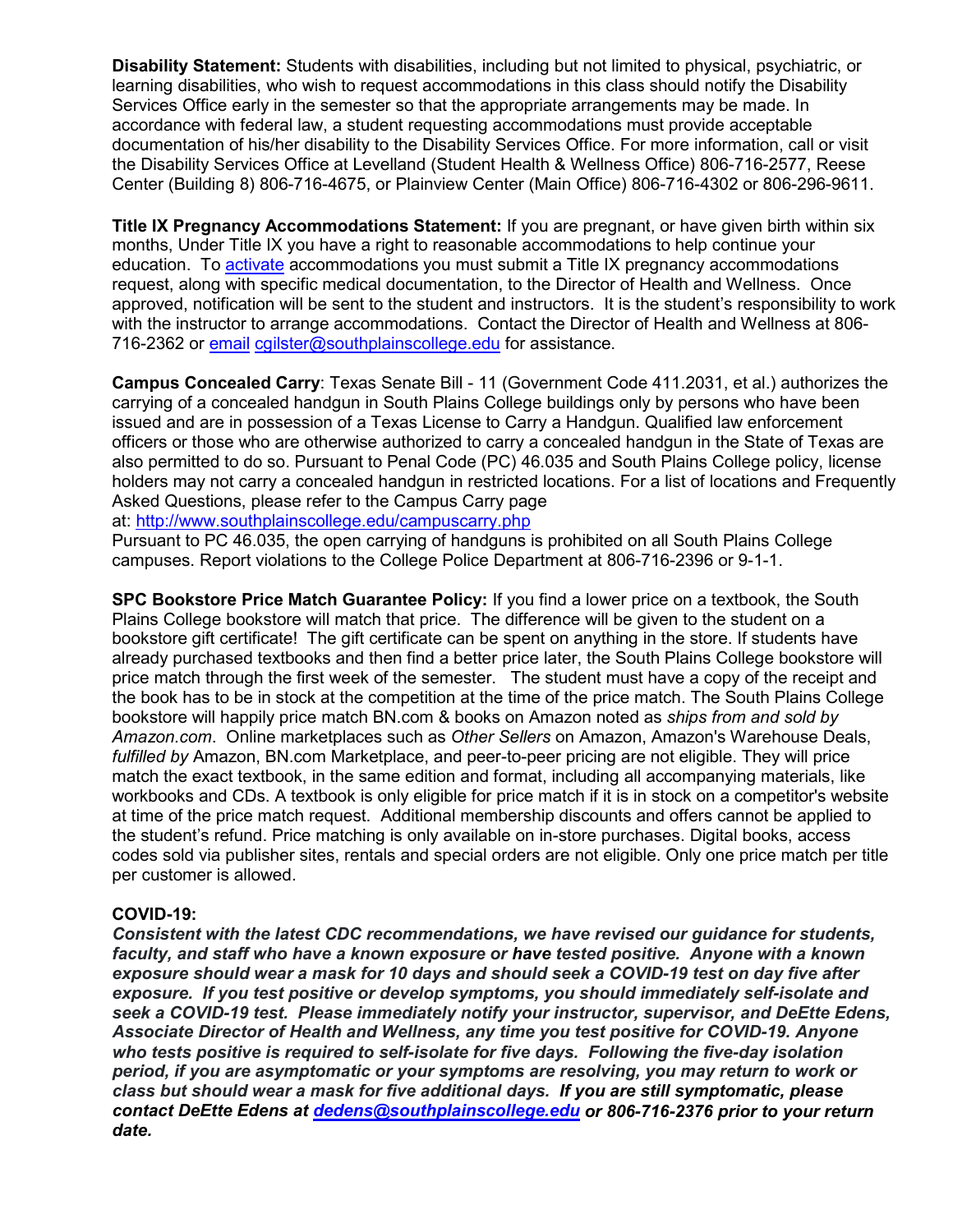Proctorio practice: Hopefully Proctorio will not be needed this semester.

# **Proctorio Syllabi Description - US Higher Education (This class is face to face. Proctorio should not be necessary)**

#### **Proctorio is a Learning Integrity Platform**

This course will use Proctorio, a remote proctoring solution designed to protect the integrity of this course's assessments.

#### **Equity and Fairness**

The reason I've chosen Proctorio for this course is to make education more equal, by giving each student an opportunity to earn the grades they deserve. The US Federal Government also requires that all schools have a process in place for verifying student identity to protect against Federal Student Aid (FSA) fraud.

#### **Privacy**

Proctorio is a trusted platform for remote proctoring because of its commitment to student privacy. Proctorio uses single sign-on through our LMS and only I or approved individuals, here at our institution, will have access to your exam data. Proctorio never requires personally identifiable information from students and Proctorio will never sell your data to third parties. Read more about [Proctorio's approach to privacy.](https://proctorio.com/about/personal-data-protections)

#### **Security**

Proctorio only runs as an extension in your browser. This means that Proctorio works within a sandbox and has limited access to your computer system unlike traditionally installed software applications that have complete access to your computer's hard drive, or other resources.

Proctorio only runs while you are taking your exam. After your exam ends, you may uninstall the extension by right-clicking on it, to bring you peace of mind. Just remember, you'll need to reinstall the extension again before starting your next exam.

All student data is kept safe using zero-knowledge encryption, meaning student data is scrambled and unreadable by anyone outside of our institution's learning platform. Even Proctorio cannot see your exam data. Read more about [Proctorio security.](https://proctorio.com/about/personal-data-protections)

#### **Getting Started**

Before getting started on your first exam, make sure to follow the instructions in [Proctorio's Quick Start Test](https://cdn.proctorio.com/guides/generic/test-taker/getting-started.pdf)  [Taker Guide](https://cdn.proctorio.com/guides/generic/test-taker/getting-started.pdf) for the extension. To verify your computer system meets the requirements, take the practice quiz. This will ensure that everything will run smoothly on the day of the exam.

If after reading the Quick Start Test Taker Guide if you have any trouble while using Proctorio, you can reach out to Proctorio support for troubleshooting. Proctorio support is available 24/7 and can assist in troubleshooting any extension related issues before, during and after your exam. You can contact Proctorio support via email at [support@proctorio.com](mailto:support@proctorio.com) or by starting a live chat by clicking the Proctorio extension's shield icon.

*Note: The instructor reserves the right to modify the course syllabus and policies, as well as notify students of any changes, at any point during the semester.*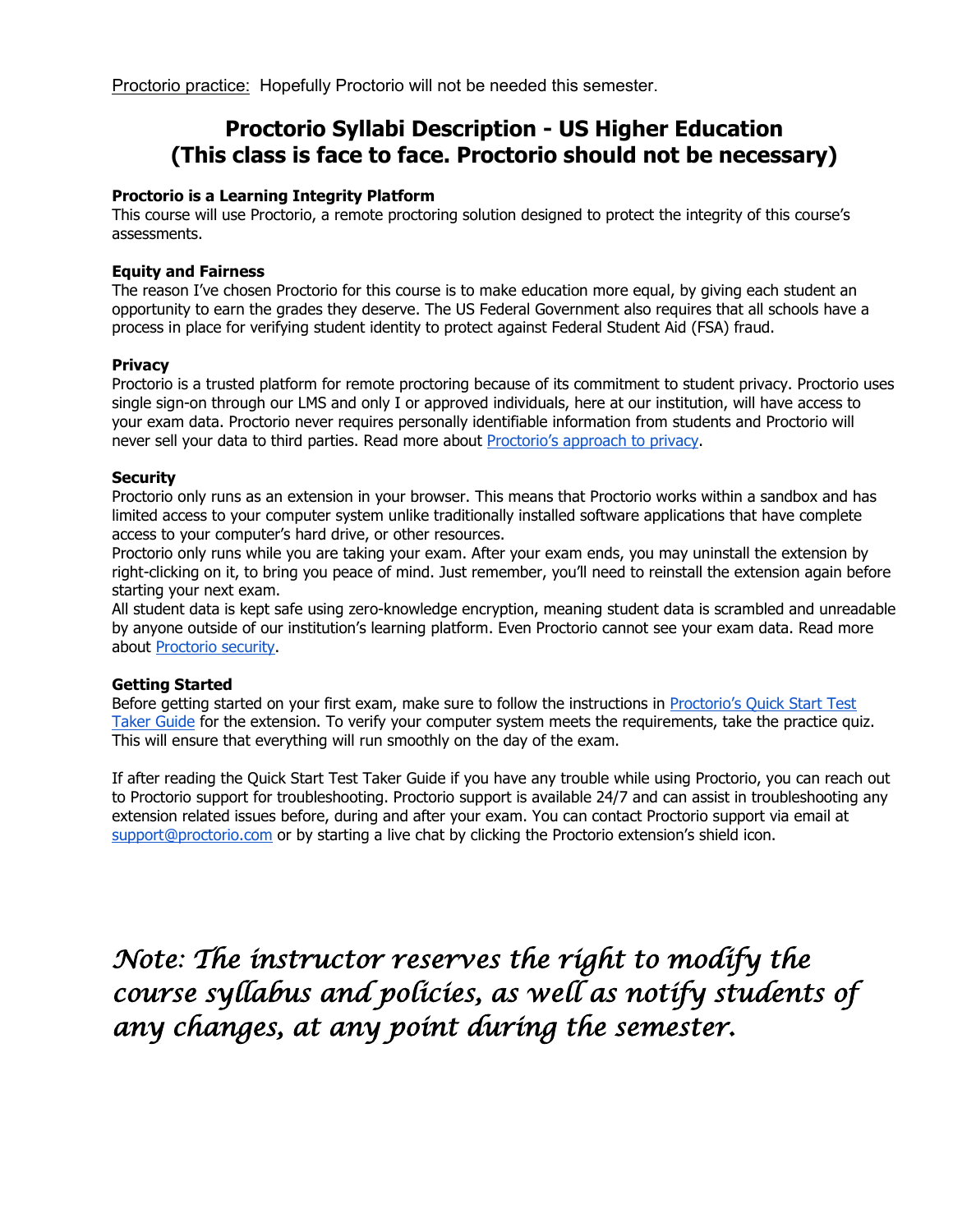#### **Spring 2022 Corequisite College Algebra: Math 0314.C203 & Math 1314.C203 Tues/Thurs 5:20 – 6:55**

**Instructor:** Larry Moffett **Email:** [lmoffett@southplainscollege.edu](mailto:lmoffett@southplainscollege.edu) **Office:** Reese Center, Building 2 Rm 215 Phone: (806)716-2528

#### **Office Hours:**

| <b>Monday</b>  | Tuesday                      | Wednesday      | <b>Thursday</b>          | Friday |
|----------------|------------------------------|----------------|--------------------------|--------|
| $8:30 - 10:30$ | 10:45-11:30<br>$4:00 - 5:15$ | $8:30 - 10:30$ | 10:45-11:30<br>4:00-5:15 |        |

**Class Structure:** This course is a flex course. **All instructional material is on Blackboard**. A textbook is not required. Each unit in Blackboard has homework, notes, and videos to teach the material. You are expected to watch the videos, fill in the notes, and do homework before you come to class each week. **You will meet for class face to face (F2F) two times a week (Tuesday, and Thursday) at the Reese Center in room 218 of building two from 5:20–6:55 PM.** During class, you will have time to ask questions about homework. Labs will also be assigned to allow the student to assess comprehension of homework.

**Class Attendance**: Attend class face to face (F2F). A student with 5 absences is subject to being dropped. Being tardy two times, being ten minutes late, leaving class before it has ended, and unauthorized use of a cell phone are counted as absences.

*Attending class and doing homework will improve college life.*

# **Supplies:**

- Graph paper.
- Notebook paper and pencils
- Basic scientific calculator (such as a **TI-30X**).
- **3-ring binder** (**Required**) to keep all homework assignments, quizzes, labs and exams organized and easy to find for reference and study. Organize by units.
- Reliable internet access.
- Phone or tablet capable of making a pdf (hopefully not necessary)
- Calculators such as TI-89, TI-92, TI-Inspire, etc. or any other electronic devices such as cell phones will not be allowed.

# **Possible options for making a pdf if needed:**

*OneDrive*: All students have a free OneDrive account with their Office365 account. There is a free OneDrive app that will make a pdf of your work with your phone or tablet and will sync with your OneDrive account. This is one video I found that may help you with this.

[https://support.office.com/en-us/article/scan-a-whiteboard-document-business-card-or-photo-in](https://support.office.com/en-us/article/scan-a-whiteboard-document-business-card-or-photo-in-onedrive-for-ios-7b5425d5-754f-4201-b88f-13fc765d7d3a)[onedrive-for-ios-7b5425d5-754f-4201-b88f-13fc765d7d3a](https://support.office.com/en-us/article/scan-a-whiteboard-document-business-card-or-photo-in-onedrive-for-ios-7b5425d5-754f-4201-b88f-13fc765d7d3a)

There is also a file on Blackboard in the Course Information folder that will help you use this resource. *Camscanner:* This is also a good option. The video explains how to use Camscanner. <https://www.youtube.com/watch?v=pc7dkXaer2s>

*Scannable*: This is another option. You may use any tool you like to make a pdf. This video explains how to use the Scannable app. <https://www.youtube.com/watch?v=RoAYGhtbdkI>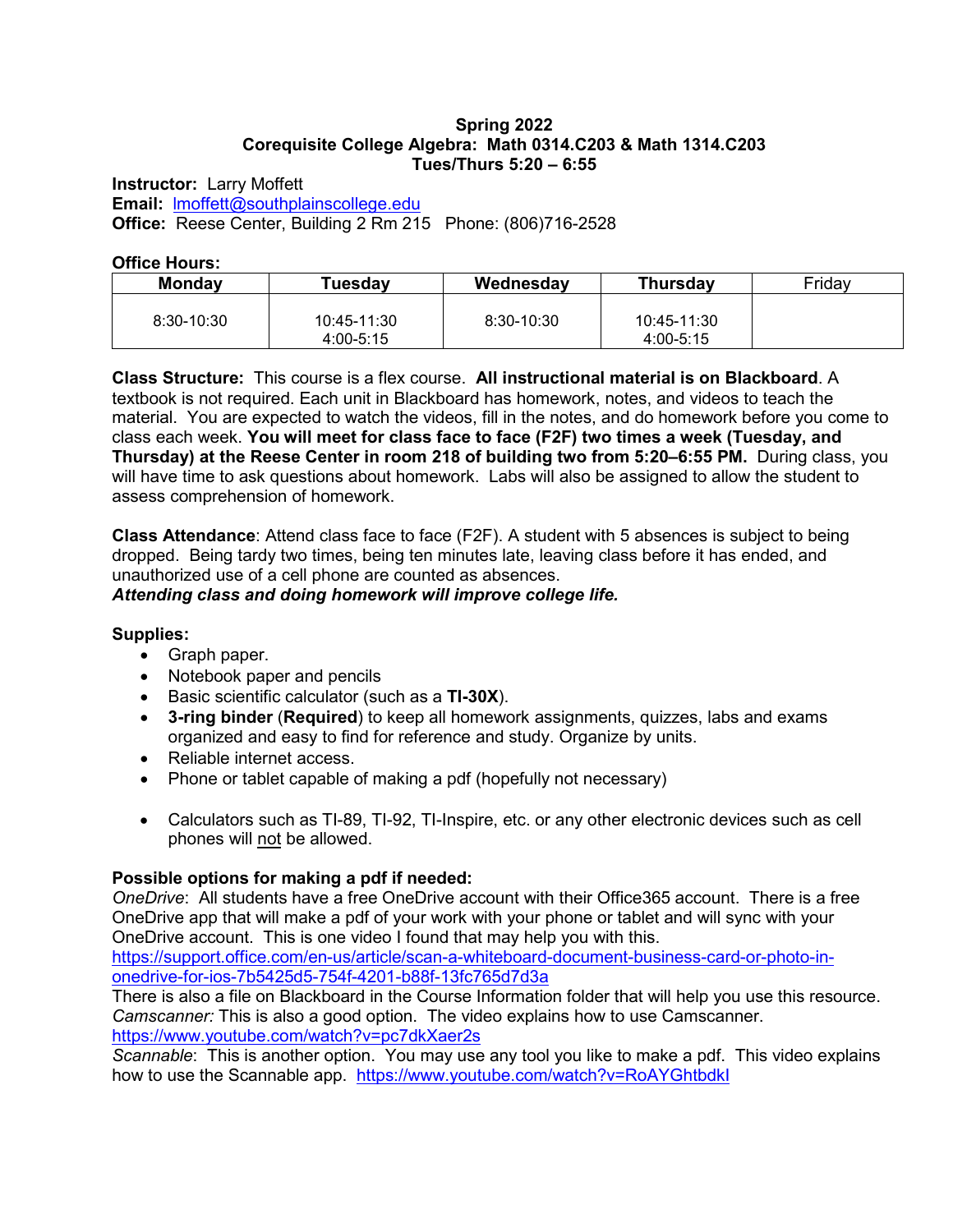**Homework**: Homework should be completed on notebook paper and not in a spiral. Copy the problem and show your work. The homework problems and the answers are located on Blackboard. The purpose of homework is to gain understanding with practice. It will not be turned in for a grade. *Attending class and doing homework will improve college life.*

**Lab work**: Labs will be assigned according to the course calendar. You may use your homework to complete labs.

**Exams**: **You may not use a calculator on Exam 1** but you may use a scientific calculator on all other exams. There will be 6 exams.

#### **Determining Grades:**

| Exam 1     | 13 %  |
|------------|-------|
| Exam 2     | 13 %  |
| Exam 3     | 13 %  |
| Exam 4     | 13 %  |
| Exam 5     | 13 %  |
| Exam 6     | 13 %  |
| Final Exam | 22 %  |
| Total      | 100 % |

| <b>Accumulated points</b> | <b>Final Grade</b> |
|---------------------------|--------------------|
| 90 and above              |                    |
| $80 - 89$                 | R                  |
| 70 - 79                   | C                  |
| $60 - 69$                 | ו ו                |
| 59 and below              | E                  |

#### **Your daily course activities**

View and complete the lecture notes for the assigned sections on Blackboard.

Watch the videos while taking notes.

Work the homework for that lesson.

Check your work with the answers on Blackboard.

Mark any that you had trouble with.

Ask questions.

Complete your homework.

Do lab work to assess understanding.

Correct tests as they are returned.

**Supplementary Course Information: Blackboard** is the online course management system that will be utilized for this course. This course syllabus, as well as any class handouts can be accessed through Blackboard. Login at [http://southplainscollege.blackboard.com.](http://southplainscollege.blackboard.com/) The user name and password should be the same as the Texan Connect and SPC email.

**Note**: **The instructor reserves the right to modify the course syllabus and policies, as well as notify students of any changes, at any point during the semester.**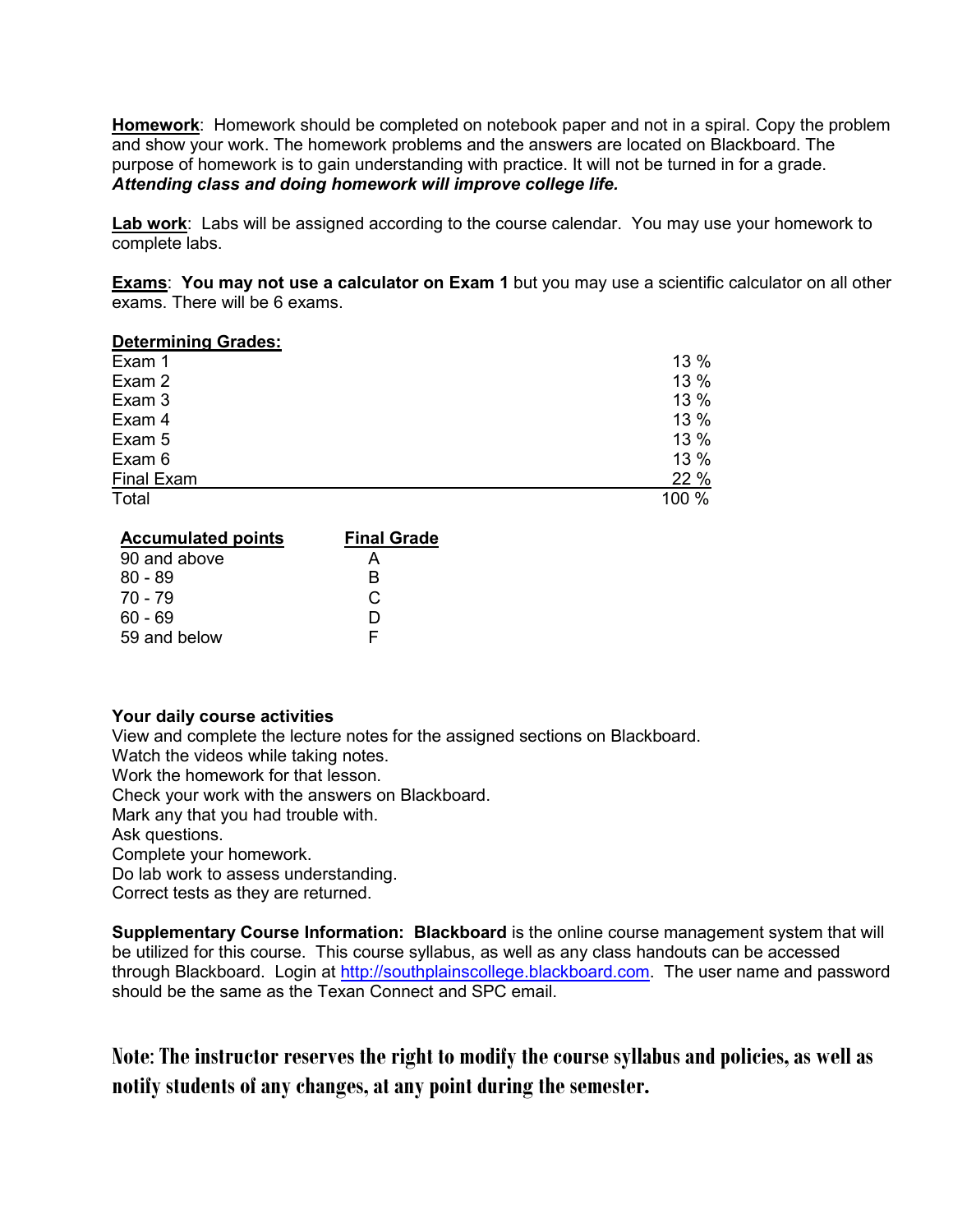# **Corequisite College Algebra Course Calendar 0314/1314 C203 Spring 2022**

This calendar is designed to help you stay on track and manage your time. Weekend days are not included on the calendar but should be used to catch up if you fall behind or work ahead if you wish. Excellent time management is critical to successful course completion!

|                | <b>Monday</b> | <b>Tuesday</b>         | Wednesday | <b>Thursday</b>        | <b>Friday</b>        |
|----------------|---------------|------------------------|-----------|------------------------|----------------------|
|                |               | Jan. 18, 2022          |           | 20                     | <b>Study!!</b>       |
|                |               | <b>Sections</b>        |           | Section 1.4/1.5        |                      |
|                |               | 1.1 1.2 1.3            |           |                        |                      |
| $\mathbf{1}$   |               | Lab 1: 1.1             |           | Lab 2: 1.2,1.3         |                      |
|                |               |                        |           |                        |                      |
|                |               | 25                     |           | 27                     | <b>Stay Positive</b> |
|                |               |                        |           | <b>Review Unit 1</b>   |                      |
|                |               | Section 1.5 1.6        |           | <b>Section 2.1 2.2</b> |                      |
|                |               | Lab 3: 1.5             |           |                        |                      |
|                |               |                        |           |                        |                      |
|                |               | Feb 1                  |           | $\overline{3}$         | <b>Stay Current</b>  |
|                |               | Test 1: Unit 1         |           | <b>Sections</b>        | <b>With</b>          |
| 3              |               |                        |           | 2.32.4                 | <b>ALL Work!!</b>    |
|                |               |                        |           | Lab 4: 2.1, 2.2        |                      |
|                |               |                        |           |                        |                      |
|                |               | 8                      |           | 10                     | <b>Be Kind To</b>    |
|                |               | <b>Section 2.5 2.6</b> |           | <b>Review Unit 2</b>   | <b>Yourself.</b>     |
| $\overline{4}$ |               | Lab 5: 2.4             |           | Section 3.1 3.2        | <b>Study!!</b>       |
|                |               | 15                     |           | 17                     |                      |
|                |               |                        |           | <b>Section</b>         |                      |
| 5              |               | Test 2: Unit 2         |           | 3.33.4                 |                      |
|                |               |                        |           |                        |                      |
|                |               |                        |           | Lab 6: 3.1             |                      |
|                |               | 22                     |           | 24                     |                      |
|                |               |                        |           | <b>Review Unit 3</b>   |                      |
| 6              |               | Section 3.5 4.1        |           |                        |                      |
|                |               | Lab 7: 3.2,3.3         |           | Section 4.2 4.3        |                      |
|                |               | Lab 8: 3.4             |           | Lab9:4.1               |                      |
|                |               | March 1                |           | 3                      | <b>Stay Current.</b> |
| $\overline{7}$ |               |                        |           | <b>Section</b>         | <b>Discipline is</b> |
|                |               |                        |           | 4.4 4.5                | <b>Required for</b>  |
|                |               | Test 3: Unit 3         |           |                        | <b>SUCCESS!!</b>     |
|                |               |                        |           | Lab 10: 4.2, 4.3       |                      |
|                |               |                        |           |                        |                      |
|                |               |                        |           |                        |                      |